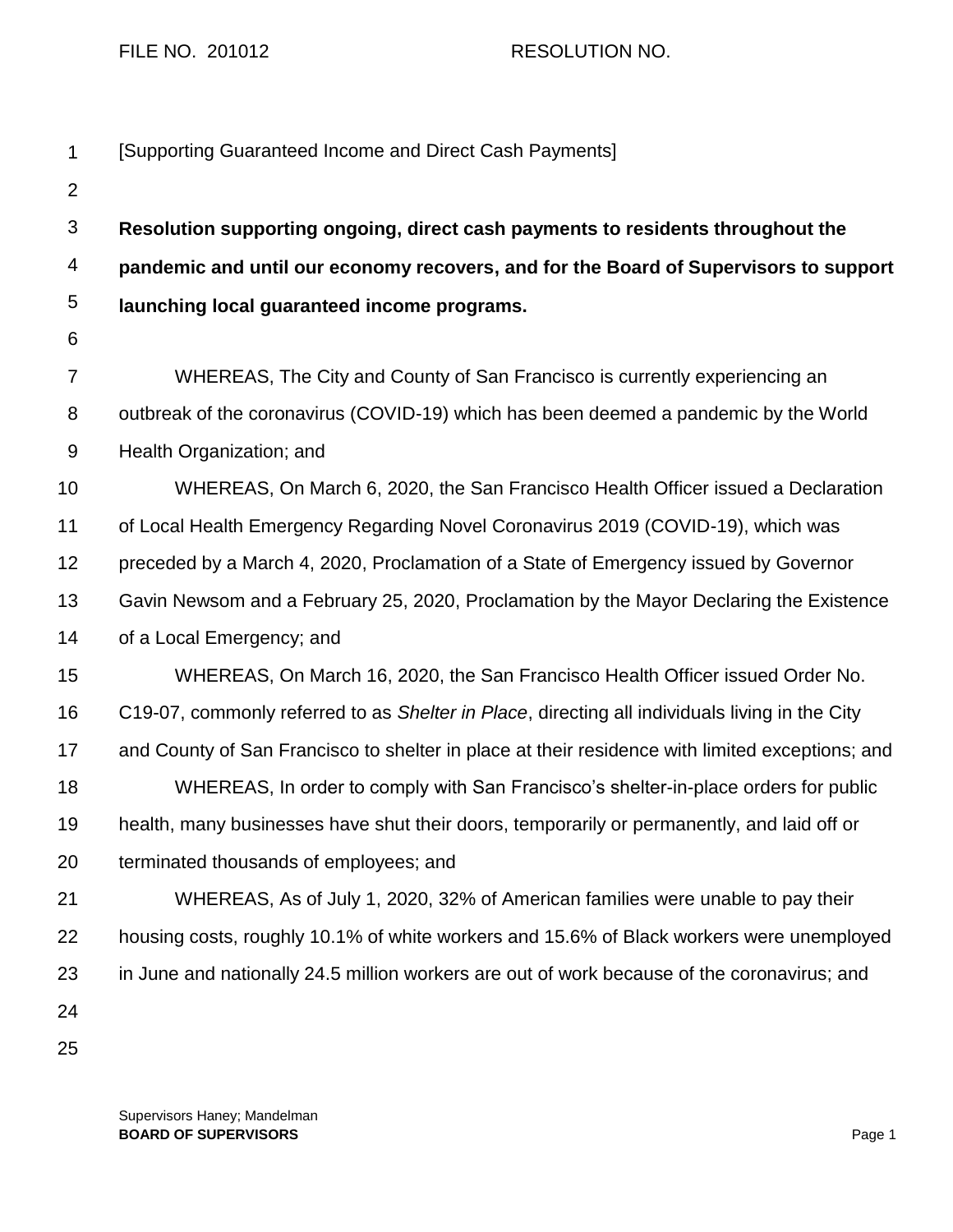1 2 3 WHEREAS, These levels of unemployment are at historical highs, and economists have stated that despite the historic number of claims, they understate the extent of the economic crisis; and

4 5 6 7 WHEREAS, The U.S. Congress passed Coronavirus Aid, Relief, and Economic Security (CARES) Act at the end of March, which includes a package of relief and stimulus programs including \$500 billion for large corporations and one-time \$1,200 checks to individuals; and

8 9 10 11 WHEREAS, Those workers who are eligible for unemployment insurance are still getting only a fraction of what they would otherwise earn, and the additional Pandemic Unemployment Compensation provided through the CARES Act is a short-term augmentation; and

12 13 14 WHEREAS, Some self-employed workers and independent contractors are now eligible for Pandemic Unemployment Assistance provided through the CARES Act, but those payments are capped at \$167 per week; and

15 16 WHEREAS, Neither of the unemployment benefit programs established through CARES are adequate to cover the extent and likely duration of loss of income; and

17 18 19 20 WHEREAS, Prior to the COVID-19 pandemic, nearly 12% of the population of the United States or close to 45 million people were living in poverty and for those who are employed, nearly 7% or about 7 million people were living in poverty; that is, people were working but did not have the resources to cover even the most basic necessities- food,

21 housing, education and childcare; and

22 23 24 WHEREAS, According to a recent United Way Bay Area report, San Francisco has one of the highest percentages of people living below the Federal Poverty Guideline in the Bay Area, at 13%; and

25

Supervisors Haney; Mandelman **BOARD OF SUPERVISORS** Page 2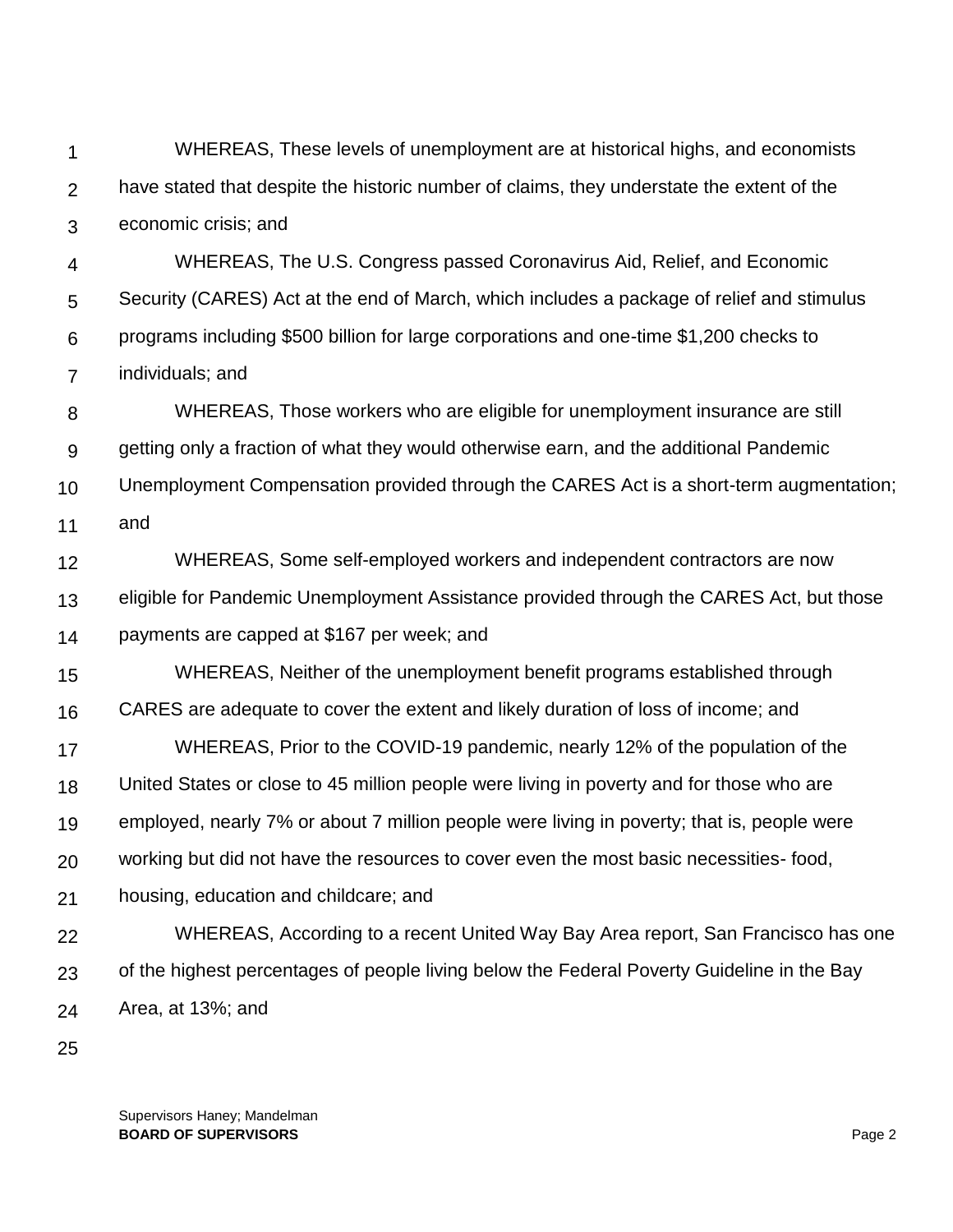1 2 3 4 WHEREAS, The 2017 Five-Year American Community Survey, the number of residents classified as in poverty was 99,096, or 11.5 percent of all residents according to the 2017, but these residents ranged from a low of 5.8 percent of Supervisorial District 2 residents to a high of 21.9 percent of Supervisorial District 6 residents; and

5 6 7 WHEREAS, That same report revealed that the lowest poverty rate by race/ethnic group was 8.4 percent for the White population whereas the highest poverty rate was 30.8 percent for Blacks/African Americans; and

8 9 10 11 12 13 14 15 16 17 18 19 20 21 22 23 WHEREAS, In the 2017 Five-Year American Community Survey, the median household income in San Francisco was \$98,531 citywide, but this amount varied significantly by Supervisorial District--with the lowest reported median household income was \$56,298 in Supervisorial District 6 and the highest was \$122,813 in Supervisorial District 8 which is approximately 2.2 times more than the median income in Supervisorial District 6; and WHEREAS, The data further revealed that Whites had the highest median household income in San Francisco at \$116,102, which is over three times higher than African-Americans, which had the lowest median household income at \$30,235; and WHEREAS, The American Indian population had the second lowest median income at \$52,756 followed by the Latinx community with \$67,282 and American Indian at \$67,500; and WHEREAS, San Francisco has the largest income inequality of any other Bay Area county, as top-income families earn almost 27 times more than low-income families; and WHEREAS, San Francisco's overall food insecurity is at 16%, a greater rate compared all Bay Area counties; and WHEREAS, San Francisco residents continue to experience poverty and financial hardships due to the coronavirus pandemic while billionaires nationwide have found

24 enormous growth during this same time, and according to a Wealth-X report, San Francisco

25 has significantly more billionaires per inhabitant compared to other top cities; and

Supervisors Haney; Mandelman **BOARD OF SUPERVISORS** Page 3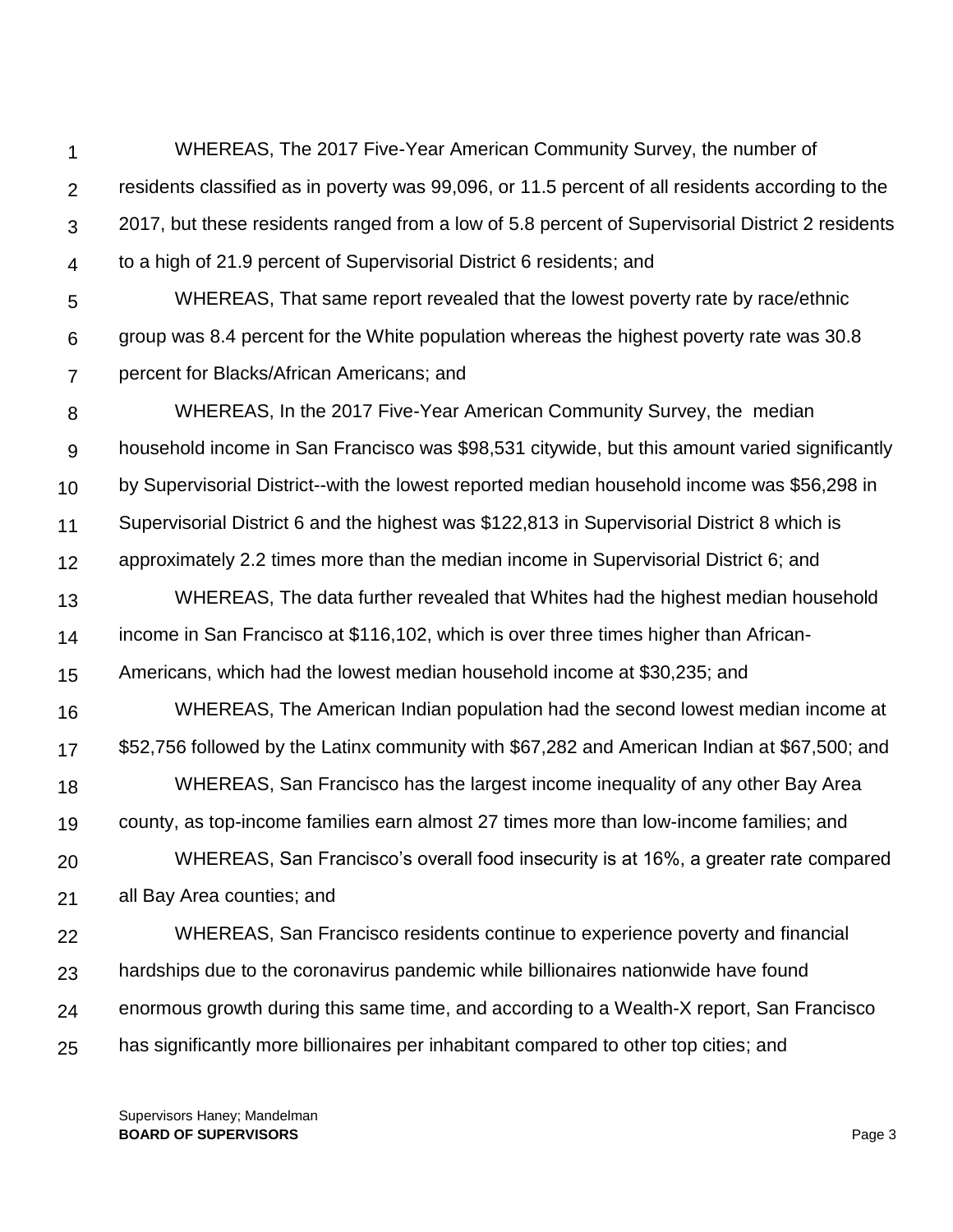- 1 2 3 WHEREAS, Nearly 40% of Americans could not afford a single \$400 emergency prior to the pandemic, and rising income inequality is compounded by a growing racial wealth divide; and
- 4 5 6 WHEREAS, Woman—particularly women of color—are the most likely to live in poverty, are overrepresented in low-paying occupations, and are far more likely to lack access to sick leave and health care benefits; and
- 7 WHEREAS, Black women are paid 66 cents for every dollar that is paid to white men,
- 8 and Latinas make even less at 58 cents for every dollar paid to white men; and
- 9 10 WHEREAS, COVID-19 has had devastating economic impacts that are being felt most acutely by the poor and the working poor and millions who live paycheck to paycheck will be
- 11 unable to survive for the extended duration of social distancing that is likely to be necessary to
- 12 avoid the worst public health effects of coronavirus; and
- 13 WHEREAS, Even before COVID-19, tens of thousands of San Franciscans were
- 14 experiencing hunger and food insecurity; and
- 15 WHEREAS, This crisis and its economic aftermath demand unprecedented action by
- 16 all levels of government; and
- 17 18 WHEREAS, The CARES Act one-time stimulus checks were insufficient to address the scale of this crisis for individuals and families and left out millions of people, mostly the poor
- 19 and immigrant families; and
- 20 21 22 23 WHEREAS, Without providing the entire country with immediate financial assistance, there will be a risk of worsening the health and economic crisis related to COVID-19 and, the better we provide assistance to all people now, the quicker we'll return to work and get our economy and communities thriving; and
- 24
- 25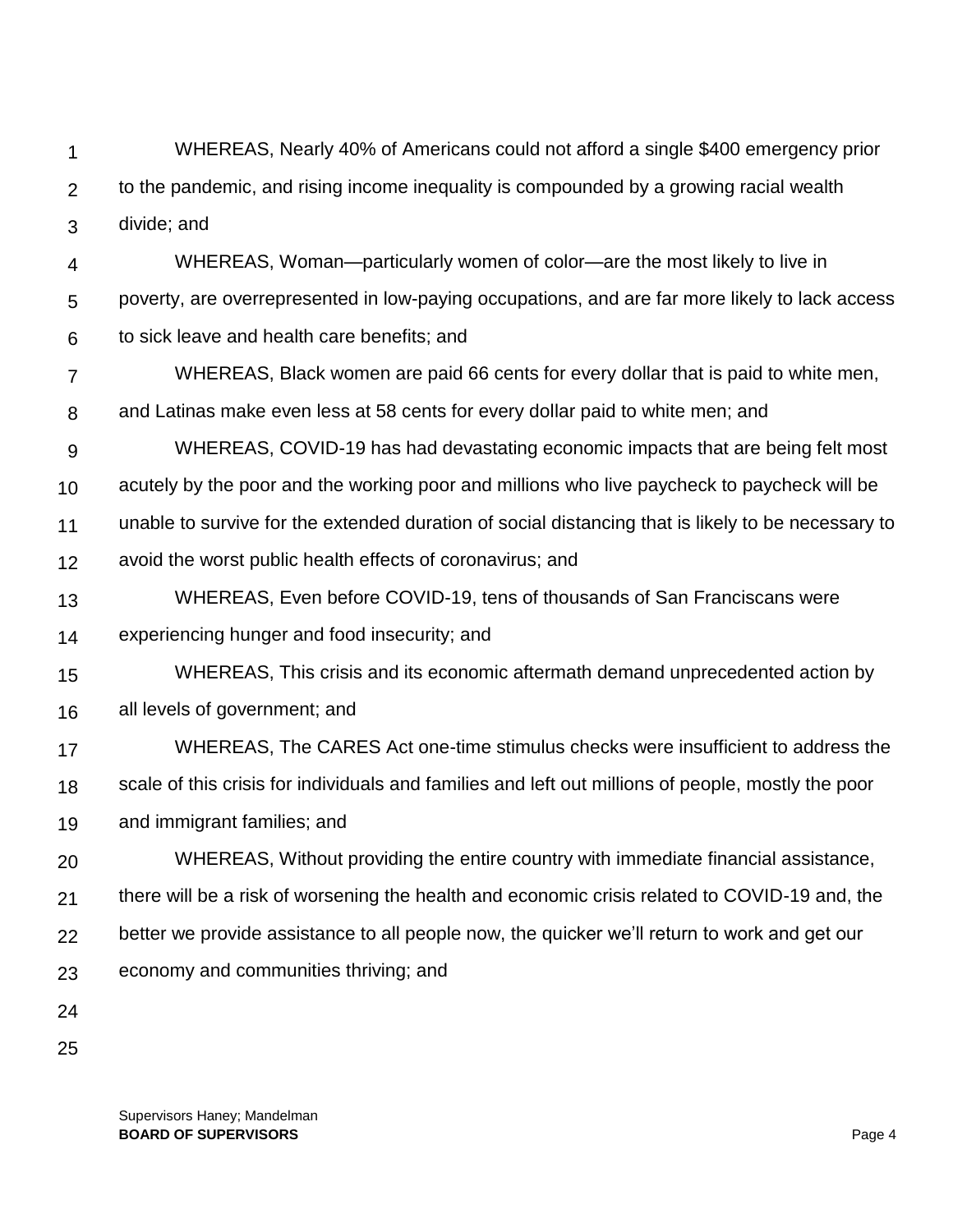1 2 3 WHEREAS, Unlike a payroll tax cut, which would do little to benefit our most vulnerable workers, ongoing, direct cash payments put real money in the pockets of people across the country; and

4 5 6 7 8 WHEREAS, These payments must include dependents and be available to noncitizens, including undocumented people, permanent residents, and temporary visitors whose stay exceeds three months; individuals who do not have a bank account, social security number, or permanent address; people living in unincorporated territories or protectorates and Americans living abroad; and

9 10 11 12 13 WHEREAS, According to polling released by Data for Progress and the Justice Collaborative Institute, there is strong bipartisan support among people in the country for payments on a recurring basis, with 66% of the public preferring recurring payments of \$2,000 until a year after the President declares an end to the federal state of emergency; and WHEREAS, A movement in support of Guaranteed Income programs has gained

14 15 momentum nationwide, with 25 cities joining a growing coalition in support of exploring a Guaranteed Income program in their respective cities; and

16 17 18 19 WHEREAS, California cities like Stockton, Oakland, Los Angeles, Compton, and Long Beach have committed to support a Guaranteed Income model and have started Pilot Programs and/or committed to creating Advisory Groups and Task Forces to explore the implementation and design using philanthropy dollars; and

20 21 22 23 RESOLVED, That the San Francisco Board of Supervisors supports ongoing, direct cash payments throughout the pandemic and until our economy recovers, and calls on Speaker Pelosi and Leader McConnell to ensure such payments are included in the next stimulus package; and

24

25